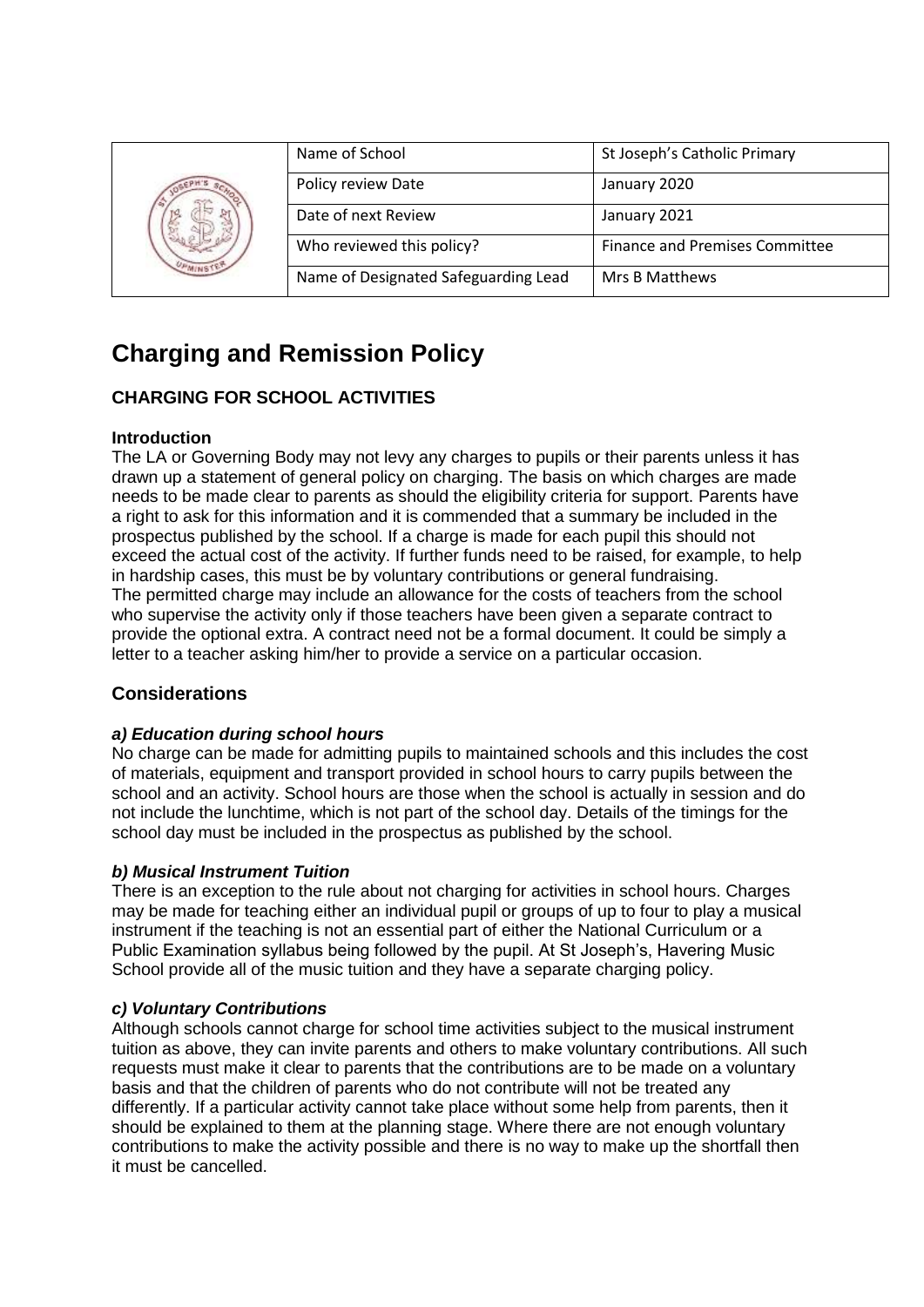## *d) Education outside school hours*

Parents can only be charged for activities that happen outside school hours when these activities are not a necessary part of the National Curriculum or syllabus for an approved examination or religious education. Sometimes an activity may happen partly during and partly outside of school hours. If most of the time spent on a non-residential activity occurs during school hours then that activity counts as taking place entirely in school hours and no charge may be made.

## *e) Residential Activities*

For residential activities taking place largely during school time or which meet the requirements of the syllabus for a public examination, or is to do with the National Curriculum or religious education, no charge may be made either for the education or for the cost of travel. However, charges can be made for board and lodging in these circumstances except for pupils whose parents are receiving Income Support, Working Families Tax Credit, Disabled Persons Tax Credit or income-based Job Seekers allowance. The head should tell all parents of the right to claim free activities if they are receiving these benefits.

# *f) Refunds*

If contributions for a residential activity exceed the total cost, a refund will be given, if the excess is over £10 per child. Excess income less than £10 per child will be paid into the school fund account.

# *f) Public Examinations*

No charges may be made for entering pupils for public examinations that are set out in regulations.

An examination entry fee may be charged to parents if

 $\Box$  The examination is on the set list but the pupil was not prepared for it at the school;

 $\Box$  The examination is not on the set list but the school arranges for the pupil to take it;

 $\Box$  A pupil fails without good reason to complete the requirements of any public examination where the governing body or LA originally paid or agreed to pay the entry fee.

Charging is allowed for tuition and other costs if a pupil is prepared outside school hours for an examination that is not set out in regulations.

## *g) Charges*

Charges levied for any of the above must not exceed the actual cost of the activity.

# **HAVERING'S POLICY ON CHARGING AND REMISSIONS**

## **Introduction**

Given that all schools are now responsible for their own budgets under the Fair Funding scheme of financial delegation charging and remission is in the main a matter for governing bodies, subject to compliance with the statutory requirements as described above. The Authority's policy would only be directly relevant where it had used its powers to suspend financial delegation. In that event the Authority's policy, as set out below, would operate. However, the main purpose of the policy is to provide useful guidance for Governing Bodies who may adopt without amendment or with such variations as they think fit, providing that they comply with the law.